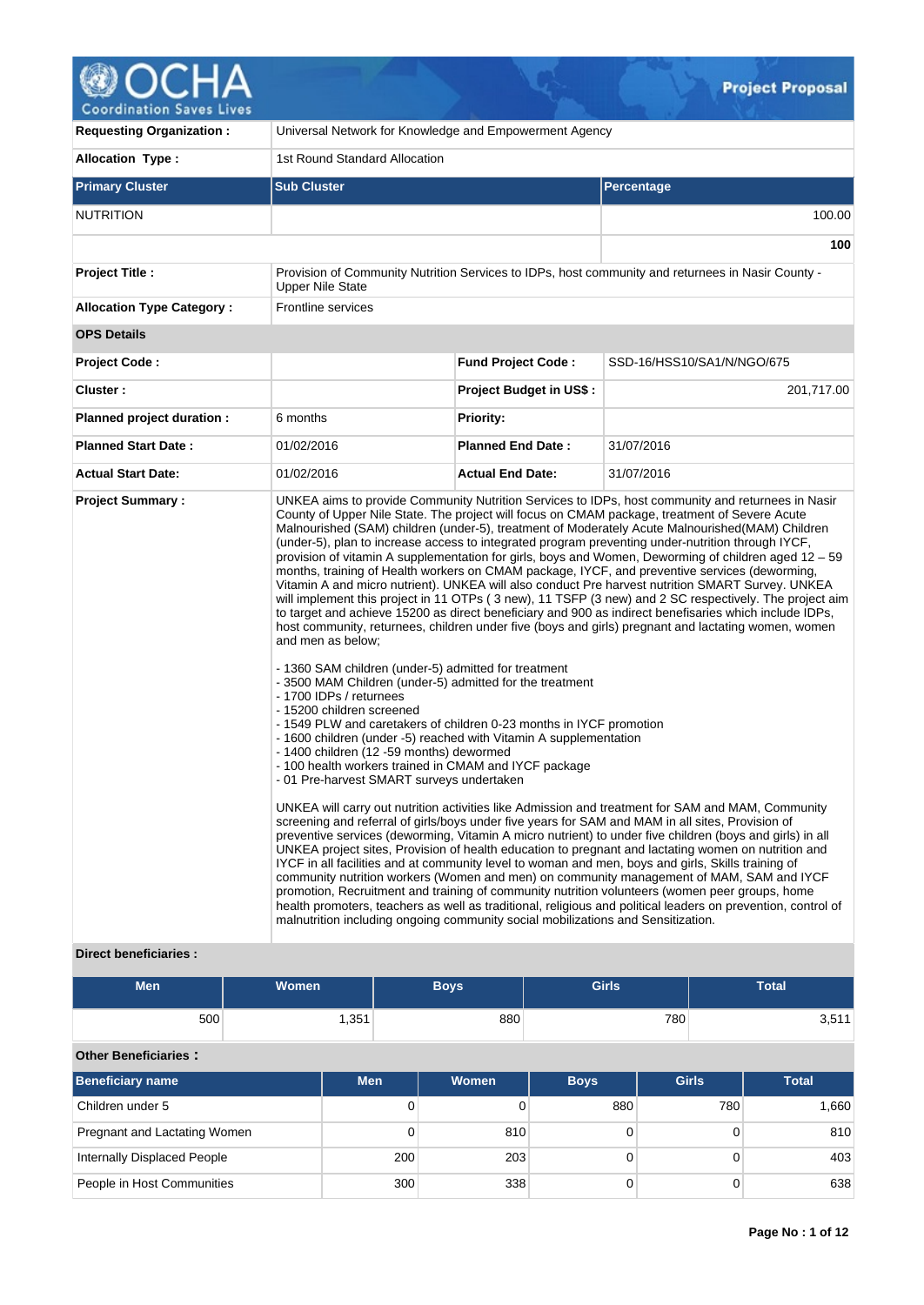### **Indirect Beneficiaries :**

# Elderly 200, Youths 500, Disable people 100 and others 100

# **Catchment Population:**

# 183808 ( For 11 eleven payams)

# **Link with allocation strategy :**

To save lives and alleviate suffering through safe access to services and resources with dignity, UNKEA will deliver quality life saving management of acute malnutrition for the most vulnerable and at risk for at least 70% of SAM and 75% of MAM in girls and boys 6-59 months, and 60% PLW to IDPs and host community. UNKEA will mitigate the threat of acute malnutrition through routine screenings in all OTPs sites, conduct massive community screening, referral of boys and girls for admissions and treat those with severe and moderate acute malnutrition. Also UNKEA will ensure enhanced needs analysis of nutrition situation and robust monitoring and coordination of response by conducting one pre harvest SMART surveys, carry out daily nutrition surveillance, perform weekly and timely monthly reporting, coordinate with partners and engage in assessments like Rapid Respond Missions

To ensure communities are protected, capable and prepared to cope with significant threats, UNKEA will increase access to integrated program preventing under-nutrition by bringing in sectors like food security and livelihood, Health and WASH to address the underlying causes of malnutrition hence prevention of under nutrition. Also UNKEA will renew 20 IYCF mother support groups and form 20 new mother support groups for the IYCF promotion. UNKEA will ensure that all eligible children visiting the health facility receive measles vaccination alongside vitamin A supplement and deworming. This can be achieve by getting the support of the stakeholders, local leaders, religious leaders, women and men including IDPs as well as the returnees through expansion of activities to reach the most vulnerable and unreached people in Nasir county.

#### **Sub-Grants to Implementing Partners :**

| <b>Partner Name</b>                                   | <b>Partner Type</b> | <b>Budget in US\$</b>       |
|-------------------------------------------------------|---------------------|-----------------------------|
|                                                       |                     |                             |
| Other funding secured for the same project (to date): |                     |                             |
| <b>Other Funding Source</b>                           |                     | <b>Other Funding Amount</b> |

### **Organization focal point :**

| <b>Name</b>           | <b>Title</b>                           | <b>Email</b>               | <b>Phone</b>    |
|-----------------------|----------------------------------------|----------------------------|-----------------|
|                       |                                        |                            |                 |
| Simon Bhan Choul      | <b>Excutive Director</b>               | unkea.southsudan@gmail.com | +8821655540654, |
| Tobijo Denis Sokiri M | <b>Health and Nutrition</b><br>Advisor | tdmssokiri@gmail.com       | +211921230704   |
| Peter Jonah           | Nutrition Manager                      | peter.unkea@gmail.com      | +211954011857   |

### **BACKGROUND**

### **1. Humanitarian context analysis**

Nasir County in Upper Nile State still needs Nutrition services. In the current fighting which erupted on the 15th December 2013 in Juba and quickly spread to the other states like Jongole, Unity and Upper Nile itself, Nasir is among the most hit areas. This has led to increased humanitarian needs as hundreds of people were displaced. Nasir County have 252,644 by mid 2015 and predicted to have 257,177 by mid 2016, a total of 15,086 households (HHs) of IDPs who were assessed and registered with a total population 131,259 individuals, mostly women and children (SRRC, Nasir, and January 2014). Until date, population movements continues in Nasir payams to surrounding counties in Upper Nile and others crosses the border to Ethiopia causing the exact population in Nasir to be unknown. UNKEA is covering nine out of 13 payams which include Nasir, Kiechkon, Mading, Roam, Jikmir, Kurengke, Kierwan, Dinker and Maker but Mandeng payam currently hosts most of the IDPS after the incident of Nasir town on May 4th 2014. More so, the recent fighting in June 2015 in some parts of Upper Nile has increased the number of IDPS seeking shelter in the county especially Mandeng and Jikmir in Nasir county. In a recent visit to Mandeng, the SRRA reported that about three quarters (3/4) of the IDPs from Malakal, Ulang and Nasir town have settled in Mandeng and Jikmir in Nasir county. The pressure of hunger is so huge on the host community leading to lack of basic nutrition services, Clean Water, Non Food Items (NFIs), food and shelter. Besides war, floods and dry seasons further limit food production. This worsens the food security situation making more people food insecure and suffers from Malnutrition. The number of food insecure people in Nasir County according to the 20th -21st May IRNA projected it to be 25,200 people. Therefore with the impact of the recent fighting in Malakal and other counties within Upper Nile state plus recent inflation rates, UNKEA strongly believes that malnutrition situation has doubled or gone higher than critical and Food shortages are likely to be highest in Nasir making boys and girls <5 and Pregnant and Lactating Women more prone to severe acute malnutrition. As the malnutrition situation in Nasir was found by UNKEA SMART Survey in June 2015 as 19.9% GAM and SAM prevalence rate was 6.4%. Now the situation is believe to be worse among IDPs who own nothing and limited intake of fortified foods especially among children under five years (Boys and Girls). The host community which bears the burden of the IDPs is likely to face similar food insecurity. UNKEA as the only prominent National NGO providing Nutrition services in Nasir County is calling for this fund to continue providing community Nutrition services, scale up services to unreached new areas and work hard to reduce the Malnutrition rates to acceptable level.

#### **2. Needs assessment**

The nutrition situation in Nasir still remains unpredictable even though the peace deal was signed as seen in some fighting in neighboring counties. More so there has been cattle riding within Nasir which led dead of people with increase out movement of population . Also, there has been increasing communication gaps which is experienced all the past months of 2015. There has been reports on pockets of inaccessible villages like Riang where RRM mission in 2015 was conducted. In addition also there is limited / NO presence of other NGO for Nutrition activities hence the population is still in dire need of humanitarian services especially Nutrition / Health.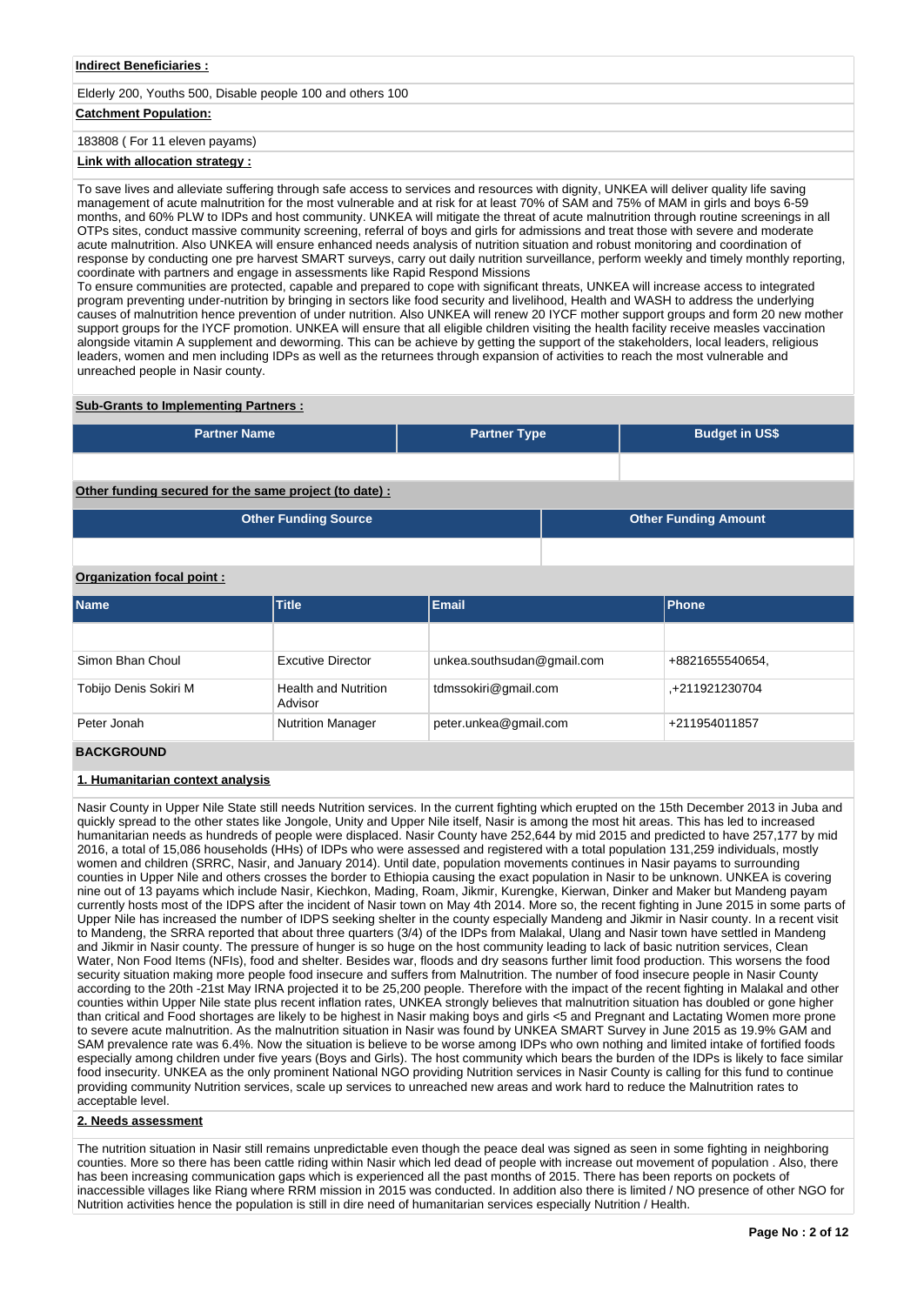### **3. Description Of Beneficiaries**

The beneficiaries will be IDPs, retunees and host community, people with special needs, disable people and HIV people will be given high consideration, this includes children under five and pregnant and

lactating women in the same context the project will also advocate for men involvement in IYCF as well as those seeking protection.

# **4. Grant Request Justification**

The current CHF funding ends 31st December 2015 and UNKEA runs nutrition program in 8 payams along health facilities. When the crises started on 15th December many National and international NGOs either scaled down or withdrew from Nasir County. Currently UNKEA is the only National NGO providing health and Nutrition activities to population in 9 payams of Nasir county namely; Nasir, Jikmir, Kiechkon, Kuerengke, Mading, Keirwan, Mandeng and Roam payams respectively and would scale up to 9 payams. Hence UNKEA would wish to expand from 8 OTPs sites to 11 OTPs sites. The displacement of people due to the war increases the malnutrition rates for Children under five (Boys and girls) and pregnant and lactating women (PLW). Therefore, UNKEA will face a huge case load due to high population movements in regard to recent fighting in Upper Nile State, recent inflation in the county will mean food shortages and, also the pronounce peace return in August 2015 will trigger return of of populations from surrounding counties to Nasir. The population movement is likely to compromise program outcome like cure rate and the defaulter rates. There are also other factors that need to be taken into consideration like insecurity, increase morbidity and disease outbreaks (like whooping cough, malaria, Pneumonia, diarrhea), economic crisis (inflation) which is likely to worsen the malnutrition among children in Nasir County and GAM rate may increase higher than 19.9%. UNKEA currently is the only active humanitarian agency in Nutrition activities and is submitting this proposal to continue CMAM activities in the 8 mentioned payams, to scale up the management of SAM and MAM cases, carryout IYCF activities, to be able to open mobile outreach activities base on the life saving nutrition interventions in areas outside UNKEA coverage like like Riang and Vitamin A supplement will be given along side Measles vaccinations as well as deworming. Also UNKEA will face the reality of taking RRM in collaboration with partners like UNICEF WFP and others to reach unreached population in Nasir County. Thus this funding is requested to support UNKEA accelerate response initiative (ARI), to continue preposition of therapeutic / supplementary foods in both safe and inaccessible areas due to rains, reduce morbidity and mortality due to severe acute malnutrition in children under five, pregnant and lactating women among the vulnerable IDPs and host communities through 2 existing (SC), 11 OTPs sites (8 existing, 3 new) and 11 TSFP sites (8 existing, 3 new) as well as through the forming 40 mother to mother support groups for IYCF which contain 400 mothers. At the same time, the fund will be used to adapt guidance on life saving nutrition interventions and reintroduction of nutrition services in high insecurity conflict payams of Nasir County as well as to support the transportation of nutrition supplies to far facilities, nutrition technical refresher trainings, community level awareness campaigns, screening, treatment, prevention and management of acute malnutrition. With UNKEA 13 years presence and working experiences in Nasir County, there is a strong community's trust and support, acceptability and involvement making programs intervention cost effective and sustainable. Working with community nutrition volunteers has been an added value to the success of our programs. UNKEA has viable working relationship with its partners such as WFP, CHD, Nutrition Cluster, UNICEF, SMoH, and ADRA in supporting the health care system in Nasir County. UNKEA will continuously utilize information from the access working group to guide programming and consult partners for long term funding for sustainability. But should this funds not be there, the the GAM rate is likely to go higher than 19.9%.

### **5. Complementarity**

Since UNKEA have PCA with UNICEF for one year and FLA with WFP also for one year, it will receive Nutrition Supplies for the treatment of SAM and MAM cases respectively. UNKEA still have god buffer stock for in kind Nutrition supply / Commodities (RUFT) for the management of SAM cases and Have received new set of Nutrition equipments from UNICEF. This can compliment the budget from CHF SA1 funding in 2016

#### **LOGICAL FRAMEWORK**

#### **Overall project objective**

Provide life saving management of acute malnutrition and access to integrated preventive programs and enhance needs analysis.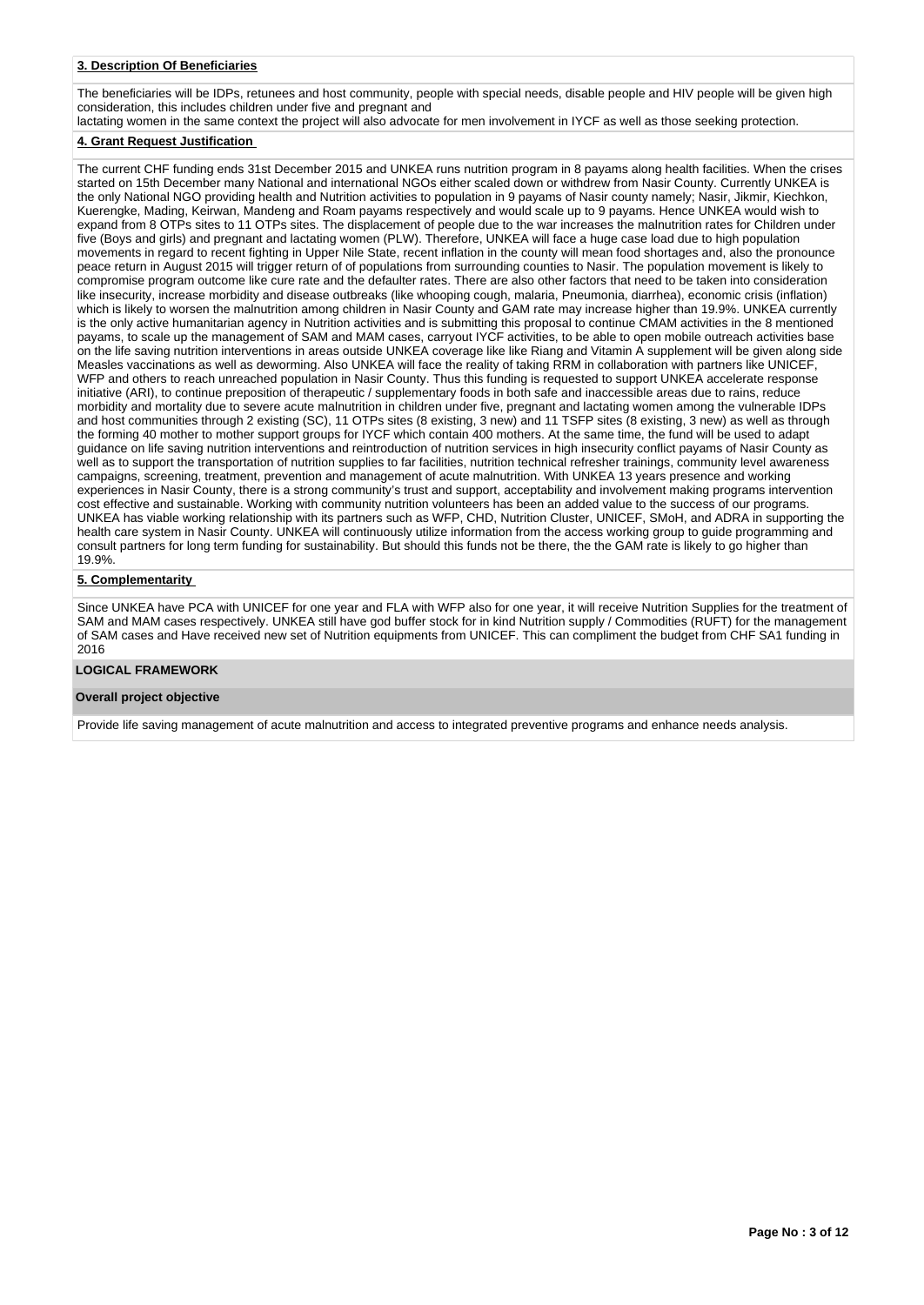| <b>NUTRITION</b>                                                                                                               |                                                                                                                   |                                 |
|--------------------------------------------------------------------------------------------------------------------------------|-------------------------------------------------------------------------------------------------------------------|---------------------------------|
| <b>Cluster objectives</b>                                                                                                      | <b>Strategic Response Plan (SRP) objectives</b>                                                                   | <b>Percentage of activities</b> |
| CO1: Deliver quality lifesaving management<br>of acute malnutrition for the most vulnerable<br>and at risk                     | HRP 2016 SO1: Save lives and alleviate<br>suffering through safe access to services and<br>resources with dignity | 70                              |
| CO2: Increased access to integrated<br>programmes preventing under-nutrition for<br>the most vulnerable and at risk            | HRP 2016 SO1: Save lives and alleviate<br>suffering through safe access to services and<br>resources with dignity | 15 <sup>1</sup>                 |
| CO3: Ensure enhanced needs analysis of<br>nutrition situation and robust monitoring and<br>effective coordination of responses | HRP 2016 SO2: Ensure communities are<br>protected, capable and prepared to cope with<br>significant threats       | 15                              |

**Contribution to Cluster/Sector Objectives :** The project will focus on the Management of SAM and MAM, provide IYCF services to 0 – 23 months, micro nutrient supplementation, Deworming, Nutrition screening, surveys, surveillance and situation monitoring. All these can be achieve through optimizing community outreach and referrals of children under five and PLW for admission in OTPs and TSFP, integration of CMAM into PHCUs/PHCCs, formation of mobile and outreach team to strengthen active case finding, monthly nutrition response monitoring including 5Ws, as well as nutrition assessment and surveillance among the IDPs and host community in Nasir County. This project will strengthen the existing services being provided by UNKEA in 2015 and expand coverage of services to areas not reach yet like, maker, Luakpiny and Dinker and others. The project will engage staff and community nutrition volunteers (CNV) in prevention of Malnutrition by adopting an integrated approach, and work as a team with Health, WASH and FSL. The project will ensure that staff are train on CMAM and IYCF package, surveillance and SMART surveys. One pre-harvest SMART survey will be conducted, results validated and shared with partners and MOH. Also monitoring and evaluation will be a major component of the project together with timely reporting, coordination meetings with other partners in the nutrition cluster will be attended as well lesions, experiences and challenges will be shared.

#### **Outcome 1**

Quality lifesaving management of acute malnutrition for at least 70% of SAM and 75% of MAM cases for girls and boys 6-59 months, 60% PLW cases among the IDPs, returnees and host community in Nasir county

### **Output 1.1**

#### **Description**

Optimize community outreach and referrals for CMAM services

#### **Assumptions & Risks**

Mother will bring their children and Security will prevail

### **Activities**

#### **Activity 1.1.1**

Transportation of nutrition supplies to the field

#### **Activity 1.1.2**

Screening and referral of children under five(Boys and girls)pregnant and lactating women for SAM and MAM management in all sites

### **Activity 1.1.3**

Treatment and management of children under five (boys and girls) and PLW for severe acute malnutrition

### **Activity 1.1.4**

Treatment and management of children under five (Boys and girls) and PLW for MAM.

### **Activity 1.1.5**

Recruitment of staff for New OTP /TSFP, additional staff for old sites and volunteers for all the sites

### **Activity 1.1.6**

Build technical capacity in CMAM - training

# **Indicators**

|                 |                                                          |                                                                                                               | <b>End cycle beneficiaries</b> |              |           | <b>End</b><br>cycle |               |
|-----------------|----------------------------------------------------------|---------------------------------------------------------------------------------------------------------------|--------------------------------|--------------|-----------|---------------------|---------------|
| Code            | <b>Cluster</b>                                           | <b>Indicator</b>                                                                                              | <b>Men</b>                     | <b>Women</b> |           | <b>Boys Girls</b>   | <b>Target</b> |
| Indicator 1.1.1 | <b>NUTRITION</b>                                         | Frontline services # of children (under-5) admitted<br>for the treatment of SAM                               |                                |              | 680       | 680                 | 1.360         |
|                 | <b>Means of Verification:</b> Weekly and Monthly reports |                                                                                                               |                                |              |           |                     |               |
| Indicator 1.1.2 | <b>NUTRITION</b>                                         | Frontline services # Children (under-5) admitted<br>for the treatment of Moderate Acute Malnutrition<br>(MAM) |                                |              | 1,75<br>0 | 1,75<br>0           | 3,500         |
|                 | <b>Means of Verification:</b> Monthly Reports            |                                                                                                               |                                |              |           |                     |               |
| Indicator 1.1.3 | NUTRITION                                                | Frontline services # of children screened in the<br>community                                                 |                                |              | 7,60<br>0 | 7,60<br>0           | 15,200        |
|                 | <b>Means of Verification:</b> Monthly screening reports  |                                                                                                               |                                |              |           |                     |               |
| Indicator 1.1.4 | <b>NUTRITION</b>                                         | Frontline services # of nutrition sites - No of<br>stabilisation centres supported (new and existing)         |                                |              |           |                     | 2             |
|                 | <b>Means of Verification:</b> Monthly reports            |                                                                                                               |                                |              |           |                     |               |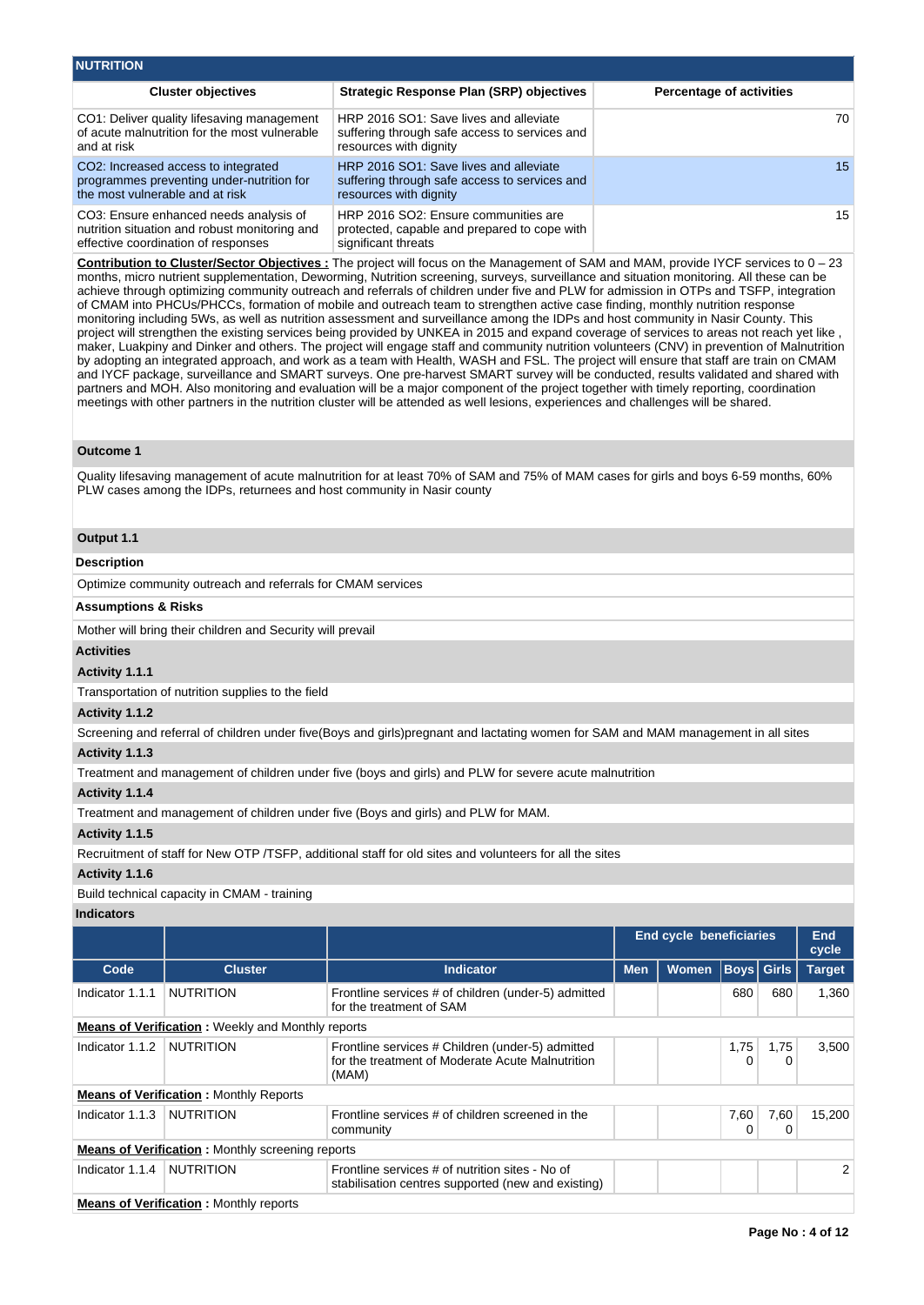| Indicator 1.1.5                | <b>NUTRITION</b>                                           | Frontline services # of nutrition sites - No of OTP<br>sites (new and existing)                                                                                                                                                                                              |            |                         |             |              | 11             |
|--------------------------------|------------------------------------------------------------|------------------------------------------------------------------------------------------------------------------------------------------------------------------------------------------------------------------------------------------------------------------------------|------------|-------------------------|-------------|--------------|----------------|
|                                | <b>Means of Verification: Monthly reports</b>              |                                                                                                                                                                                                                                                                              |            |                         |             |              |                |
| Indicator 1.1.6                | <b>NUTRITION</b>                                           | Frontline services # of nutrition sites - No of TSFP<br>sites established/maintained supported (new and<br>existing)                                                                                                                                                         |            |                         |             |              | 11             |
|                                | <b>Means of Verification:</b> Monthly reports              |                                                                                                                                                                                                                                                                              |            |                         |             |              |                |
| <b>Outcome 2</b>               |                                                            |                                                                                                                                                                                                                                                                              |            |                         |             |              |                |
|                                |                                                            | Provide increased access to integrated program preventing under-nutrition through IYCF for at least 60% PLW, 90% vitamin A coverage for<br>girls and boys aged 0-59 months, BSFP for 30% of under-fives and 40% PLW among IDPS, returnees and host community in Nasir county |            |                         |             |              |                |
| Output 2.1                     |                                                            |                                                                                                                                                                                                                                                                              |            |                         |             |              |                |
| <b>Description</b>             |                                                            |                                                                                                                                                                                                                                                                              |            |                         |             |              |                |
|                                |                                                            | Strengthen implementation of IYCF programming, in host community and in IDPs sites in Nasir county                                                                                                                                                                           |            |                         |             |              |                |
| <b>Assumptions &amp; Risks</b> |                                                            |                                                                                                                                                                                                                                                                              |            |                         |             |              |                |
|                                | Security prevail/Funding secured for the new location      |                                                                                                                                                                                                                                                                              |            |                         |             |              |                |
| <b>Activities</b>              |                                                            |                                                                                                                                                                                                                                                                              |            |                         |             |              |                |
| Activity 2.1.1                 |                                                            |                                                                                                                                                                                                                                                                              |            |                         |             |              |                |
|                                |                                                            | Renew / Formation of 40 mother to mother support groups for IYCF promotion                                                                                                                                                                                                   |            |                         |             |              |                |
| Activity 2.1.2                 |                                                            |                                                                                                                                                                                                                                                                              |            |                         |             |              |                |
|                                | Continuous social mobilization and education on IYCF       |                                                                                                                                                                                                                                                                              |            |                         |             |              |                |
| Activity 2.1.3                 |                                                            |                                                                                                                                                                                                                                                                              |            |                         |             |              |                |
|                                |                                                            | Continuous Vitamin A supplementation for Children 6 - 59 months (Boys and Girls)                                                                                                                                                                                             |            |                         |             |              |                |
| Activity 2.1.4                 |                                                            |                                                                                                                                                                                                                                                                              |            |                         |             |              |                |
|                                |                                                            | Strengthen and implement De-worming of children 12 -59 months (Boys and girls)                                                                                                                                                                                               |            |                         |             |              |                |
| Activity 2.1.5                 |                                                            |                                                                                                                                                                                                                                                                              |            |                         |             |              |                |
|                                | Continuous micro Nutrient supplementation (MNP etc)        |                                                                                                                                                                                                                                                                              |            |                         |             |              |                |
| Activity 2.1.6                 |                                                            |                                                                                                                                                                                                                                                                              |            |                         |             |              |                |
|                                |                                                            | Training on IYCF, Vitamin A supplementation and deworming plus monthly timely reporting                                                                                                                                                                                      |            |                         |             |              |                |
| <b>Indicators</b>              |                                                            |                                                                                                                                                                                                                                                                              |            |                         |             |              |                |
|                                |                                                            |                                                                                                                                                                                                                                                                              |            |                         |             |              |                |
|                                |                                                            |                                                                                                                                                                                                                                                                              |            | End cycle beneficiaries |             |              | End l<br>cycle |
| Code                           | <b>Cluster</b>                                             | <b>Indicator</b>                                                                                                                                                                                                                                                             | <b>Men</b> | Women                   | <b>Boys</b> | <b>Girls</b> | <b>Target</b>  |
| Indicator 2.1.1                | <b>NUTRITION</b>                                           | Frontline services # of pregnant and lactating<br>women and caretakers of children 0-23 months<br>reached with IYCF-E interventions                                                                                                                                          | 0          | 1,351                   |             |              | 1,351          |
|                                | <b>Means of Verification:</b> Monthly reports              |                                                                                                                                                                                                                                                                              |            |                         |             |              |                |
| Indicator 2.1.2                | <b>NUTRITION</b>                                           | Frontline services # of children (under -5)<br>supplemented with Vitamin A                                                                                                                                                                                                   |            |                         | 800         | 800          | 1,600          |
|                                | <b>Means of Verification:</b> Monthly reports              |                                                                                                                                                                                                                                                                              |            |                         |             |              |                |
| Indicator 2.1.3                | <b>NUTRITION</b>                                           | Frontline services # of children (12 -59 months)<br>dewormed                                                                                                                                                                                                                 |            |                         | 700         | 700          | 1,400          |
|                                | <b>Means of Verification:</b> Monthly reports              |                                                                                                                                                                                                                                                                              |            |                         |             |              |                |
| Indicator 2.1.4                | <b>NUTRITION</b>                                           | Frontline services # of health workers trained in<br>Infant and Young Child Feeding                                                                                                                                                                                          | 75         | 25                      |             |              | 100            |
| <b>Outcome 3</b>               | <b>Means of Verification</b> : Monthly and quarter reports |                                                                                                                                                                                                                                                                              |            |                         |             |              |                |
|                                |                                                            | Ensure enhanced needs analysis of nutrition situation and robust monitoring and coordination of response.                                                                                                                                                                    |            |                         |             |              |                |
| Output 3.1                     |                                                            |                                                                                                                                                                                                                                                                              |            |                         |             |              |                |
| <b>Description</b>             |                                                            |                                                                                                                                                                                                                                                                              |            |                         |             |              |                |
|                                | Nutritional surveillance enhanced                          |                                                                                                                                                                                                                                                                              |            |                         |             |              |                |
| <b>Assumptions &amp; Risks</b> |                                                            |                                                                                                                                                                                                                                                                              |            |                         |             |              |                |
|                                |                                                            |                                                                                                                                                                                                                                                                              |            |                         |             |              |                |
| <b>Activities</b>              |                                                            | Security prevail, funding secured, good road and water network connection                                                                                                                                                                                                    |            |                         |             |              |                |
| Activity 3.1.1                 |                                                            |                                                                                                                                                                                                                                                                              |            |                         |             |              |                |
|                                | Monthly reports and training reports                       |                                                                                                                                                                                                                                                                              |            |                         |             |              |                |
| Activity 3.1.2                 |                                                            |                                                                                                                                                                                                                                                                              |            |                         |             |              |                |
|                                | Quarterly and final Narrative report                       |                                                                                                                                                                                                                                                                              |            |                         |             |              |                |

11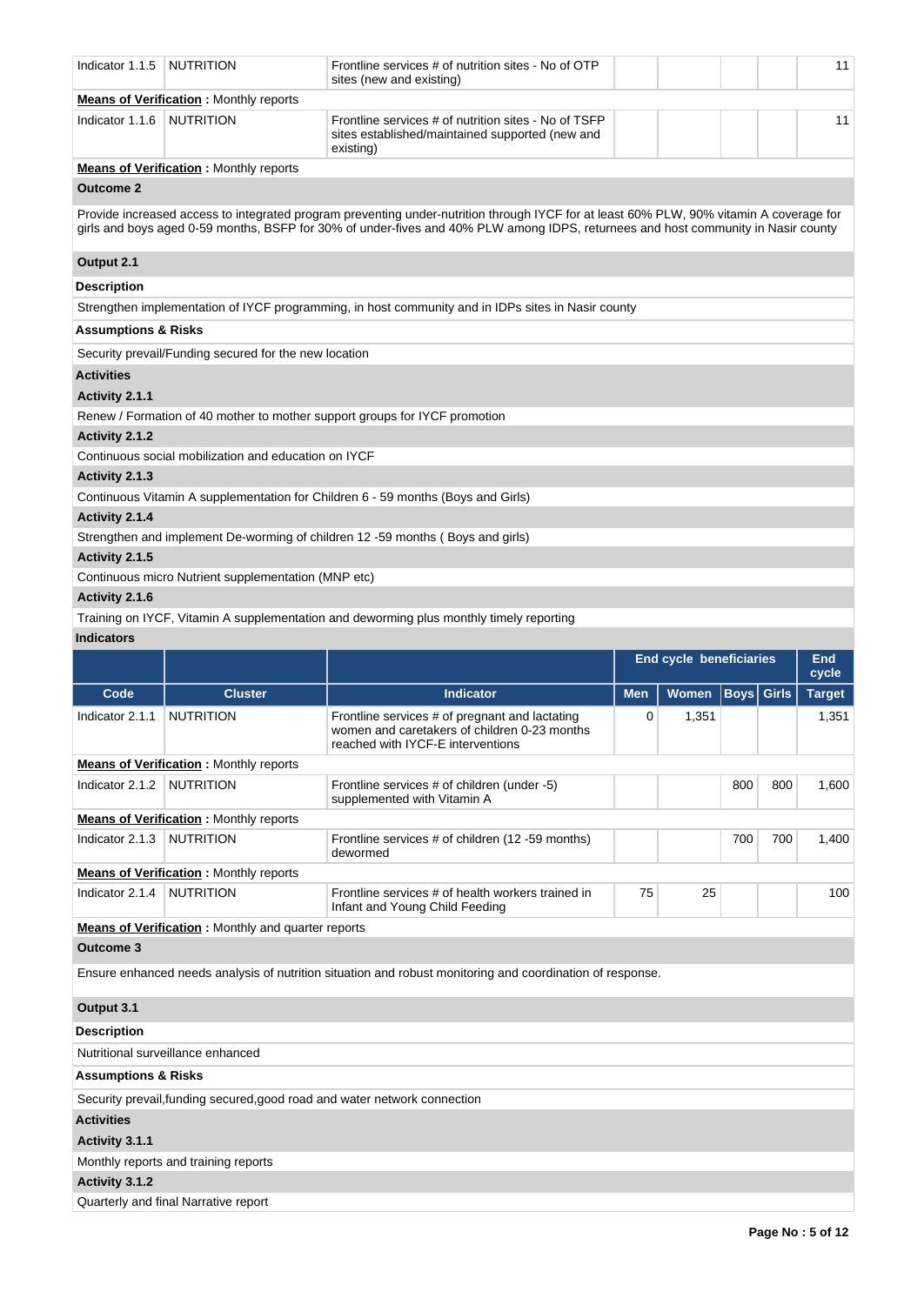### **Activity 3.1.3**

Training of nutrition manager and or M & E Manager on project monitoring & evaluation

### **Activity 3.1.4**

Conduct SMART survey covering whole of Nasir County

### **Indicators**

| .               |                                                   |                                                                   |                                |                      |  |               |
|-----------------|---------------------------------------------------|-------------------------------------------------------------------|--------------------------------|----------------------|--|---------------|
|                 |                                                   |                                                                   | <b>End cycle beneficiaries</b> | End<br>cycle         |  |               |
| Code            | <b>Cluster</b>                                    | <b>Indicator</b>                                                  | <b>Men</b>                     | Women   Boys   Girls |  | <b>Target</b> |
| Indicator 3.1.1 | NUTRITION                                         | Frontline services # of SMART surveys<br>undertaken - Pre-harvest |                                |                      |  |               |
|                 | <b>Means of Verification: Smart Survey Report</b> |                                                                   |                                |                      |  |               |

**Additional Targets :**

## **M & R**

### **Monitoring & Reporting plan**

UNKEA have operational experience in nutrition programs with strong knowledge and skills in data collection, analysis and reporting to both cluster and the donors. UNKEA will ensure weekly and monthly accurate collection of information and compile the results for end of month analysis. This can then be the basis for program evaluation accordingly as per the goal, objectives, and indicators of the program. UNKEA do have at least one SMART survey each year and an orientation planning workshop in order to generate baseline data for the program and ensure that all staffs understand the project targets. UNKEA Individual staff will generate work plan which will link activities to agree upon timelines for monitoring, reporting and measurement of progress against output. UNKEA will continue to build the operational capacity of project staffs both through trainings and on the job training where data recording, data storage, monitoring and reporting in the project cycle management (PCM) is taken a key. The Nutrition Data clerk is responsible for compiling the data into a fair draft which will be reviewed by Nutrition Manager to ensure correctness, accuracy and consistency before sending to the Nutrition cluster. For better data collection, reporting tools must all the times be in the work sites. UNKEA Nutrition manager will be responsible for the overall planning, supervision, monitoring and reporting of the activities as per the proposal. He will have frequent visits to the field Program sites in order to monitor activities that are running, track changes and make necessary modifications to the program to attain the set objectives. Also in the 1st quarter, the Project Manager will make necessary field visits , make facility supervision and checks to ensure all activities are initiate well, monitor and verify reported information as well as project compliance with set guidelines and benchmarks. This will involve data quality audits in randomly selected project sites as a part of intenal project data quality assurance and quality control. UNKEA Nutrition Manager in collaboration with Health and Nutrition Adviser will coordinate the nutrition program, attend the nutrition cluster technical working groups to ensure relevant information is factored into program implementation and share progress reports including lessons learn in the field with all the partners. He will also ensure that the information in logical framework is followed as it provides the basis for monitoring the project indicators while the output indicators measure program records and reports. The Executive Director will have to provide technical support, ensure timely implementation of planed activities and make quarterly field visits. He also attends coordination meetings, share achievements, challenges and information that can be an asset in success of the project as well as meet with other agencies where appropriate. All UNKEA collected data will be stored electronically and manually to ensure its security as part of control and safety measure in Reporting. UNKEA will provide monthly reports, quarter one report and end of Project progress report against work plan, budget and verify that the indicated targets are achieved.

### **Workplan**

| <b>Activitydescription</b>                                                                                                                             | Year | 1 | $\mathbf{2}$ | 3            |              | 5                       | 6                       |                 | 8 | 9 | 110111112 |  |
|--------------------------------------------------------------------------------------------------------------------------------------------------------|------|---|--------------|--------------|--------------|-------------------------|-------------------------|-----------------|---|---|-----------|--|
| Activity 1.1.1: Transportation of nutrition supplies to the field                                                                                      | 2016 |   |              | $X$ $X$      | $\mathsf{X}$ |                         |                         |                 |   |   |           |  |
| Activity 1.1.2: Screening and referral of children under five (Boys and girls) pregnant<br>and lactating women for SAM and MAM management in all sites | 2016 |   | X            | $\mathsf{X}$ | $\times$     | IX.                     | X                       | X               |   |   |           |  |
| Activity 1.1.3: Treatment and management of children under five (boys and girls)<br>and PLW for severe acute malnutrition                              | 2016 |   | X            | ΙX.          | X            | $\overline{\mathsf{x}}$ | $\overline{\mathsf{x}}$ | ΙX              |   |   |           |  |
| Activity 1.1.4: Treatment and management of children under five (Boys and girls)<br>and PLW for MAM.                                                   | 2016 |   | X            | ΙX.          | $\times$     | IX.                     | X                       | X               |   |   |           |  |
| Activity 1.1.5: Recruitment of staff for New OTP /TSFP, additional staff for old sites<br>and volunteers for all the sites                             | 2016 |   | $\mathsf{x}$ | $\mathsf{X}$ | X            |                         |                         |                 |   |   |           |  |
| Activity 1.1.6: Build technical capacity in CMAM - training                                                                                            | 2016 |   | $\times$     | <b>X</b>     | X            |                         |                         |                 |   |   |           |  |
| Activity 2.1.1: Renew / Formation of 40 mother to mother support groups for IYCF<br>promotion                                                          | 2016 |   |              | X            |              |                         |                         |                 |   |   |           |  |
| Activity 2.1.2: Continuous social mobilization and education on IYCF                                                                                   | 2016 |   | X            | $\mathsf{X}$ | $\times$     | ΙX.                     | $\mathsf{X}$            | ΙX.             |   |   |           |  |
| Activity 2.1.3: Continuous Vitamin A supplementation for Children 6 - 59 months<br>(Boys and Girls)                                                    | 2016 |   | X            | $\mathsf{X}$ | X            | $\mathsf{X}$            | X                       | X               |   |   |           |  |
| Activity 2.1.4: Strengthen and implement De-worming of children 12 -59 months (<br>Boys and girls)                                                     | 2016 |   | $\times$     | <b>X</b>     | X            | $\times$                | X                       | ΙX              |   |   |           |  |
| Activity 2.1.5: Continuous micro Nutrient supplementation (MNP etc)                                                                                    | 2016 |   | X            | X.           | $\times$     | <b>X</b>                | X                       | X               |   |   |           |  |
| Activity 2.1.6: Training on IYCF, Vitamin A supplementation and deworming plus<br>monthly timely reporting                                             | 2016 |   |              | X            |              |                         |                         |                 |   |   |           |  |
| Activity 3.1.1: Monthly reports and training reports                                                                                                   | 2016 |   | X            | <b>X</b>     | X            | X                       | ΙX                      | $\mathsf{\chi}$ |   |   |           |  |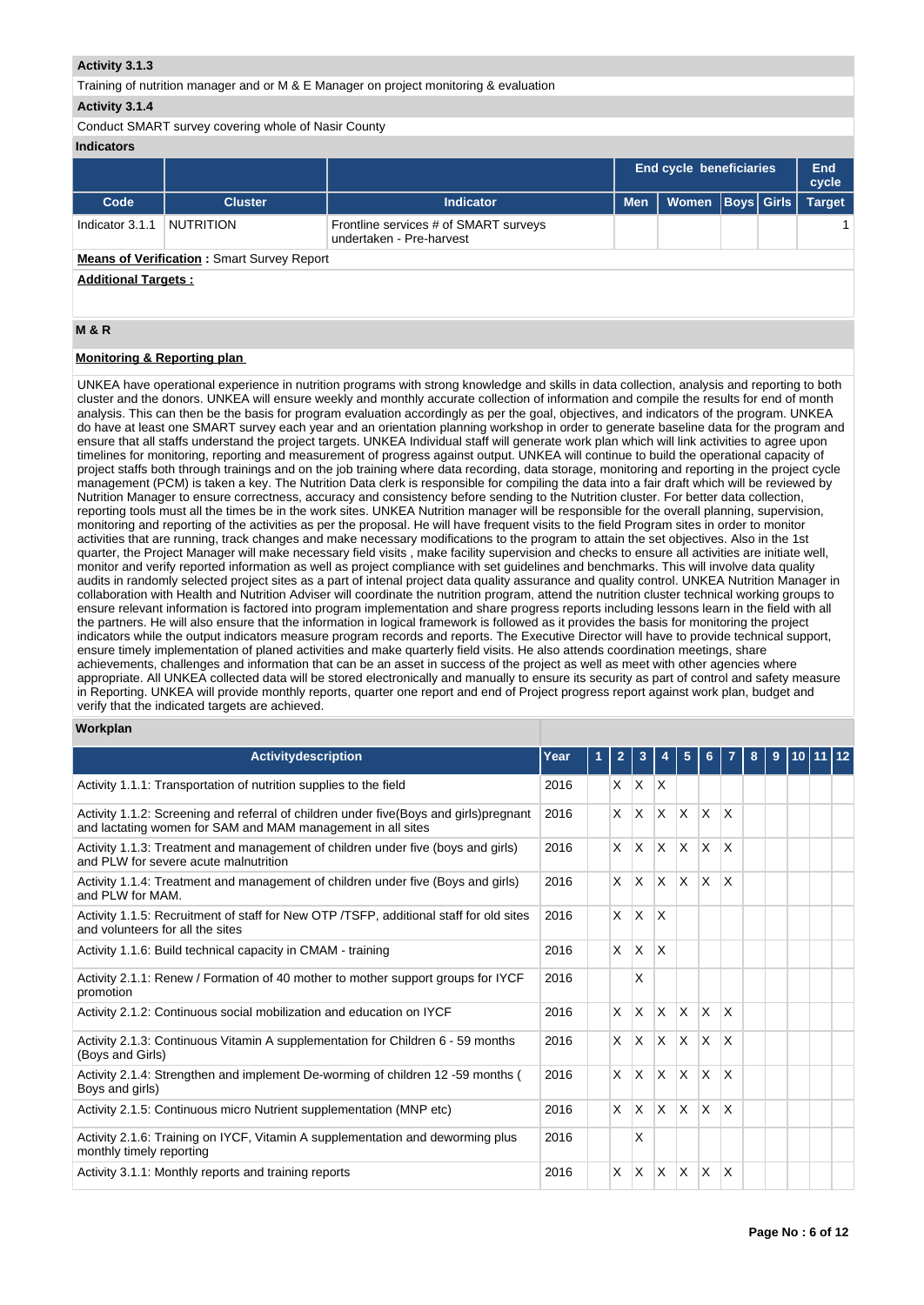| Activity 3.1.2: Quarterly and final Narrative report                                                     | 2016 |   |   |  |  |  |  |
|----------------------------------------------------------------------------------------------------------|------|---|---|--|--|--|--|
| Activity 3.1.3: Training of nutrition manager and or M & E Manager on project<br>monitoring & evaluation | 2016 |   | X |  |  |  |  |
| Activity 3.1.4: Conduct SMART survey covering whole of Nasir County                                      | 2016 | Χ |   |  |  |  |  |

### **OTHER INFO**

## **Accountability to Affected Populations**

The children under five, boys and girls, pregnant and lactating women who are IDPs and the host community are the direct beneficiaries of this project. Children and women are the most vulnerable groups in the society and in situations of crises like the current crises; they suffer most compared to the other members of the community. UNKEA consulted the beneficiary as early as in the project design and they will be fully involved in the project implementation and evaluation. The network of mother to mother support groups and the Village Nutrition committees with the community and the project management team provides a strong avenue for the feedback. The project will ensure women boys and girls are treated with dignity. Also it will take into consideration the fundamental human rights. UNKEA has a good record of confidentiality and all information/data collected from the community will be treated with confidentiality. For example, data collection will include an informed consent from every one getting involved. As UNKEA has a good record of impartiality, the project will benefit all communities in the targeted area and will ensure all people are treated equal regardless of their affiliations. UNKEA will collaborate with UNICEF, WFP including other agencies on ground such as Nile Hope, ADRA and others who will come to Nasir County for the same provision of humanitarian services to the needy people.

### **Implementation Plan**

UNKEA will recruit additional nutrition staff to fill the gaps in newly created OTPs and one field Nutrition supervisor for scale up of activities. Also UNKEA will open additional three new TSFP and three OTPs in the first quarter. UNKEA will provide refresher training to the selected community nutrition Volunteers (CNV), Assistant Nutritionists and the Nutritionists too. With UNICEF support to the SCs and OTPs, UNKEA will provide quality management to SAM cases and use the MAM cases will be managed by support coming from WFP - FLA. Active and passive screenings will be taking place and referral of children with severe complications to the next level of care will be given priority. Vitamin A supplementation and deworming program will be conducted jointly with the health and nutrition teams. The nutrition team will work with, health, WASH and food security and livelihood team to conduct joint community campaigns to provide health and Nutrition education to the community on better food and health practices to promote better health and prevent malnutrition. Immunization of children will be conducted jointly with the health and nutrition teams. UNKEA will work hand in hand with the CHD (MoH) to improve on the Nutrition program for achievement of desired results. Reports will be collected and shared among the health and nutrition teams for harmonization to avoid duplication of results. One pre-harvest SMART survey will be conducted to inform nutrition programming. To create ownership and sustainability of the project, UNKEA will seek and foster effective collaboration coordination with line government ministries and their respective departments at the County level in addition to closely working with other non governments engaged in similar initiatives to share lessons learnt. UNKEA will continue to documents its success stories and use to inform programming at all levels of the project management. This project will be delivered under the direct technical guidance and supervision of the Nutrition Manager in collaboration with Health and Nutrition Advisor who will provide the overall project oversight at the direction of the Executive Director.

### **Coordination with other Organizations in project area**

| Name of the organization        | Areas/activities of collaboration and rationale                                                                                                                                                                                                                                                                                                                                    |
|---------------------------------|------------------------------------------------------------------------------------------------------------------------------------------------------------------------------------------------------------------------------------------------------------------------------------------------------------------------------------------------------------------------------------|
| <b>WFP</b>                      | Targeted Supplementary Feeding Program for the treatment of<br>Moderate acute malnutrition under five, pregnant and lactating<br>Women. Also WFP will maintain the six TSFP sites including new<br>sites that will be opened in quarter one to increase coverage and<br>success, refresher trainings will be conducted with WFP technical<br>support on the Management of CMAM.    |
| <b>UNICEF</b>                   | UNICEF is a major partner to UNKEA on management of SAM cases<br>and it has continued support to the population of Nasir County<br>through the provision of Ready to use therapeutic foods (RUTFs) and<br>other equipments. With the current PCA, UNKEA and UNICEF will<br>continue to collaborate in the areas of supplies provision, nutrition<br>assessments and SMART Surveys. |
| <b>CHD</b>                      | The CHD will provide support to UNKEA to ensure smooth<br>implementation of the project and it will be part of the project<br>monitoring and evaluation team.                                                                                                                                                                                                                      |
| Fordermore Mader Of The Bestaat |                                                                                                                                                                                                                                                                                                                                                                                    |

#### **Environment Marker Of The Project**

B: Medium environmental impact with NO mitigation

# **Gender Marker Of The Project**

2a-The project is designed to contribute significantly to gender equality

### **Justify Chosen Gender Marker Code**

Nutrition stills remains a case that has equal effect on Women,Men,boys and girls. Although,PLW and the under five are the most vulnerable group, UNKEA still keeps a keen focus to equity in nutrition service provision and will keep focus on implementing the CMAM package including IYCF services where boys and girls, women and men will get equal services regardless of sex and ethnicity.

### **Protection Mainstreaming**

The treatment centers will not be located near Armed settlements,the environment will be kept clean,latrines will be labeled Female and Male,the beneficiaries will be treated with dignity and impartially.Informed consent will be required in any data collection and all information gathered will be treated with confidentiality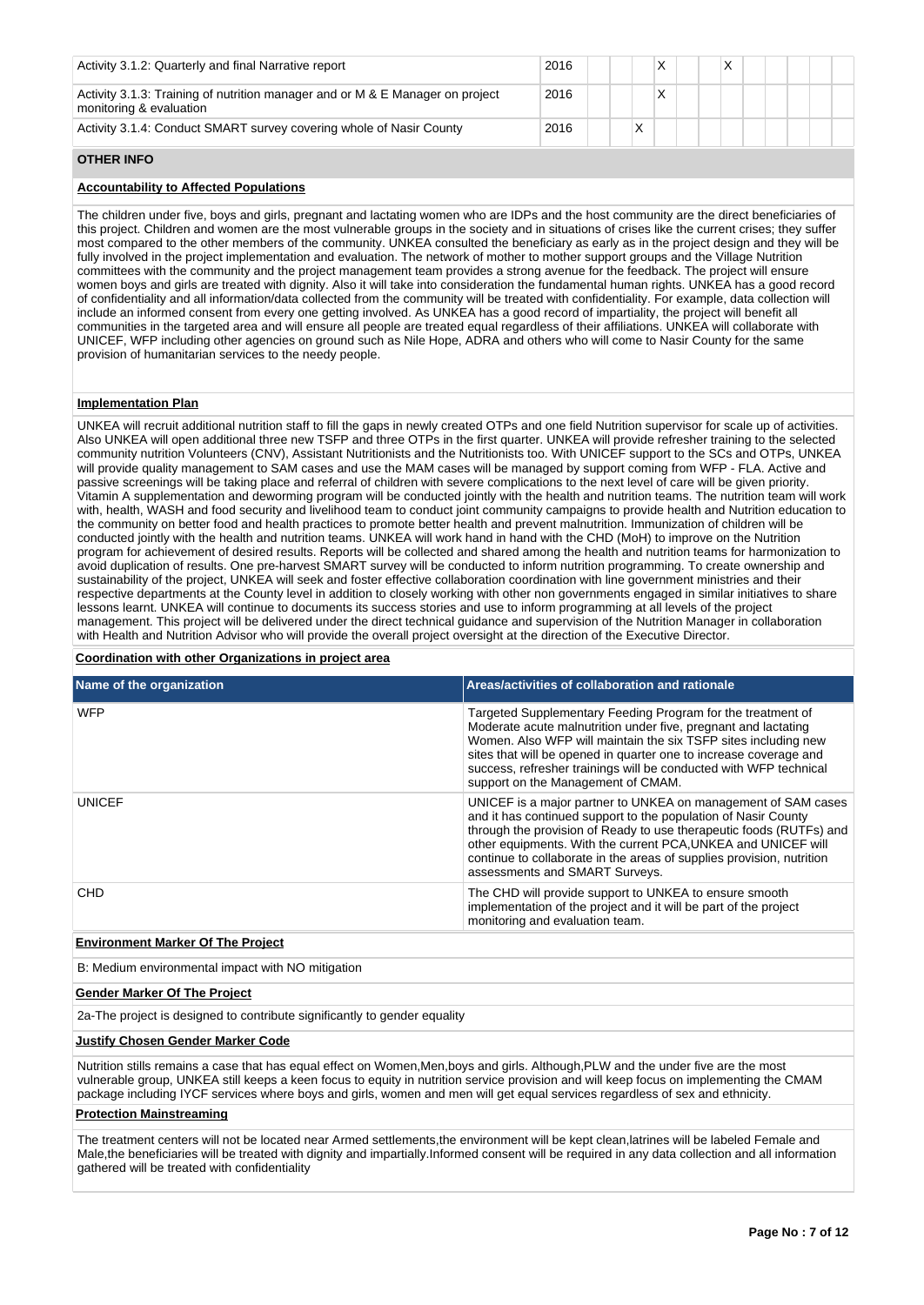# **Country Specific Information**

# **Safety and Security**

Over the last six months,security in Nasir county has been friendly,humanitarian aid agencies could freely reach beneficiaries withought security interference or harassment.UNKEA has a security policy in place which guides both national and international staff.It has an evacuation plan for its staff in case security deteriorates.

# **Access**

UNKEA will expand its coverage through out reach programs in order to reach the hard to reach.It intends to start mobile OTPs to reach the furthest places.All people in need will be granted access to the services

# **BUDGET**

| Code | <b>Budget Line Description</b>                                                                                                                          |   | D / S Quantity  | <b>Unit</b><br>cost   | <b>Duration</b><br>Recurran<br>ce | %<br>charged<br>to CHF | <b>Total Cost</b> |
|------|---------------------------------------------------------------------------------------------------------------------------------------------------------|---|-----------------|-----------------------|-----------------------------------|------------------------|-------------------|
|      | <b>Staff and Other Personnel Costs</b>                                                                                                                  |   |                 |                       |                                   |                        |                   |
| 1.1  | <b>Executive Director</b>                                                                                                                               | S | 1 <sup>1</sup>  | 4,500<br>.00          | 6                                 | 20%                    | 5,400.00          |
|      | The Executive Director helps in the provision of overall guidance of the project activities in the due course of project<br>implementation              |   |                 |                       |                                   |                        |                   |
| 1.2  | Nutrition advisor                                                                                                                                       | D |                 | $1 \mid 2,500$<br>.00 | 6                                 | 100%                   | 15,000.00         |
|      | Technical support                                                                                                                                       |   |                 |                       |                                   |                        |                   |
| 1.3  | <b>Nutrition Manager</b>                                                                                                                                | D | 1 <sup>1</sup>  | 2,000<br>.00          | 6                                 | 100%                   | 12,000.00         |
|      | Nutrition manager technical guidance and advises                                                                                                        |   |                 |                       |                                   |                        |                   |
| 1.4  | <b>Field Nutrition supervisor</b>                                                                                                                       | D |                 | $1 \mid 1,000$<br>.00 | 6                                 | 100%                   | 6,000.00          |
|      | Nutrition Field supervision and program support                                                                                                         |   |                 |                       |                                   |                        |                   |
| 1.5  | Data Clerk                                                                                                                                              | D |                 | $1 \mid 1,000$<br>.00 | 6                                 | 100%                   | 6,000.00          |
|      | Data collection and data entry                                                                                                                          |   |                 |                       |                                   |                        |                   |
| 1.6  | Finance Manager                                                                                                                                         | S | 1 <sup>1</sup>  | 1,800<br>.00          | 6                                 | 20%                    | 2,160.00          |
|      | The finance manager helps in keeping the financial record of the organization                                                                           |   |                 |                       |                                   |                        |                   |
| 1.7  | Human Resource Manager                                                                                                                                  | S |                 | 1   1,600<br>.00      | 6                                 | 20%                    | 1,920.00          |
|      | The human resource also helps in ensuring that all personnel are always present and doing the right work to help the project<br>achieved its activities |   |                 |                       |                                   |                        |                   |
| 1.8  | Accountant                                                                                                                                              | S | 1 <sup>1</sup>  | 900.0<br>0            | 6                                 | 20%                    | 1,080.00          |
|      | The Accountant helps in effecting payments related to the project activities                                                                            |   |                 |                       |                                   |                        |                   |
| 1.9  | Logistics officer/Administrator                                                                                                                         | S | 1 <sup>1</sup>  | 900.0<br>$\Omega$     | 6                                 | 20%                    | 1,080.00          |
|      | The Logistics helps in the transporting of supplies from the head office to the field location                                                          |   |                 |                       |                                   |                        |                   |
| 1.10 | M & E officer                                                                                                                                           | S |                 | $1 \mid 1,400$<br>.00 | 6                                 | 20%                    | 1,680.00          |
|      | The M & E helps in monitoring of the project activities                                                                                                 |   |                 |                       |                                   |                        |                   |
| 1.11 | Nutritionist                                                                                                                                            | D |                 | 6 800.0<br>0          | 6                                 | 100%                   | 28,800.00         |
|      | 6 nutritionists for 6 PHCCs to consult with SAM and MAM                                                                                                 |   |                 |                       |                                   |                        |                   |
| 1.12 | <b>Nutritionist Assistant</b>                                                                                                                           | D | 11 <sup>1</sup> | 350.0<br>0            | 6                                 | 100%                   | 23,100.00         |
|      | To assistant in PHCC on nutrition needs                                                                                                                 |   |                 |                       |                                   |                        |                   |
| 1.13 | Registrars                                                                                                                                              | D |                 | 11 150.0<br>0         | 6                                 | 100%                   | 9,900.00          |
|      | To registered the children                                                                                                                              |   |                 |                       |                                   |                        |                   |
| 1.14 | <b>Community Mobilizers</b>                                                                                                                             | D | 11 <sup>1</sup> | 150.0<br>0            | 6                                 | 100%                   | 9,900.00          |
|      | To Mobilised the community for nutrition services utilization                                                                                           |   |                 |                       |                                   |                        |                   |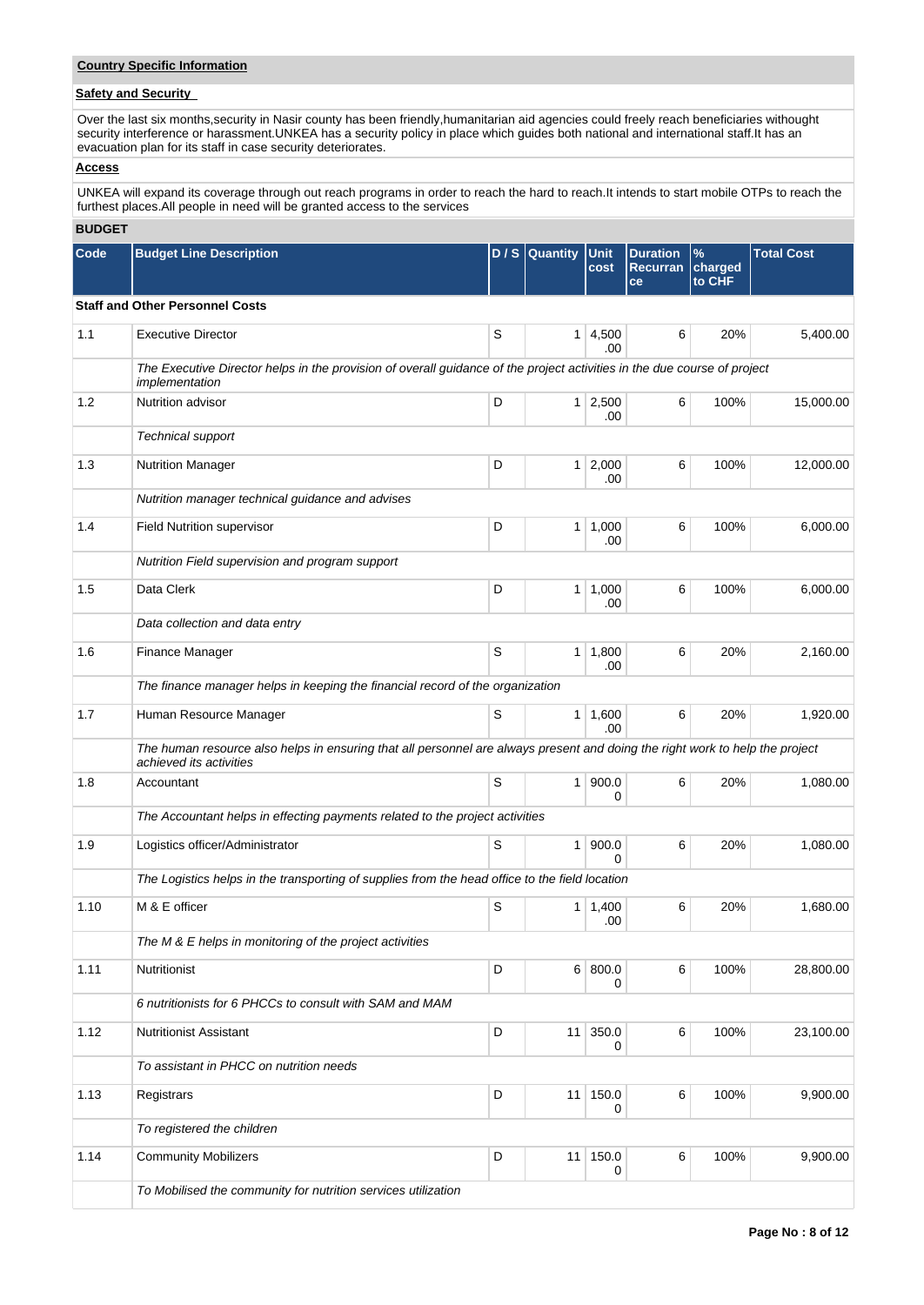| 1.15      | <b>Store Keepers</b>                                                                                        | S | 11 <sup>1</sup> | 150.0<br>0            | 6            | 50%  | 4,950.00   |
|-----------|-------------------------------------------------------------------------------------------------------------|---|-----------------|-----------------------|--------------|------|------------|
|           | to keep the supplies safe in the store                                                                      |   |                 |                       |              |      |            |
| 1.16      | Guards                                                                                                      | S | 11              | 125.0<br>0            | 6            | 50%  | 4,125.00   |
|           | To safe guard the nutrition supplies in the facilities                                                      |   |                 |                       |              |      |            |
| 1.17      | Cleaners                                                                                                    | S | 11              | 120.0<br>0            | 6            | 50%  | 3,960.00   |
|           | To ensure that the facilities is clean                                                                      |   |                 |                       |              |      |            |
| 1.18      | Cooks                                                                                                       | S | 5               | 125.0<br>0            | 6            | 20%  | 750.00     |
|           | Boiling the milk for the children in facilities                                                             |   |                 |                       |              |      |            |
| 1.19      | <b>Drivers</b>                                                                                              | S | $\overline{4}$  | 500.0<br>0            | 6            | 20%  | 2,400.00   |
|           | 4 driver 2 in Nasir and 2 in Juba for coordination of project activities                                    |   |                 |                       |              |      |            |
| 1.20      | <b>Field Accountant</b>                                                                                     | S | 1 <sup>1</sup>  | 1,000<br>.00          | 6            | 20%  | 1,200.00   |
|           | For field payment                                                                                           |   |                 |                       |              |      |            |
|           | <b>Section Total</b>                                                                                        |   |                 |                       |              |      | 141,405.00 |
|           | Supplies, Commodities, Materials                                                                            |   |                 |                       |              |      |            |
| 2.1       | <b>Nutrition Supplies</b>                                                                                   | D | 0               | 0.00                  | 0            | 100% | 0.00       |
|           | The supplies will be obtain from UNICEF and WFP (Plumpy nuts, CSB, CSB++F75 and F100)                       |   |                 |                       |              |      |            |
| $2.2\,$   | <b>Nutrition Equipments</b>                                                                                 | D | 1               | 0.00                  | 0            | 100% | 0.00       |
|           | Nutrition Equipment (Weighing Scale, billboard and others) - UNICEF in-kind                                 |   |                 |                       |              |      |            |
| 2.3       | Transport of supplies from UNICEF ware house in Juba to Bor<br>Logistic claster ware house                  | D |                 | 2 5,065<br>.00        | 1            | 100% | 10,130.00  |
|           | Transport of supplies from UNICEF store to Bor Logistic cluster then finally to UNKEA field site at Mangeng |   |                 |                       |              |      |            |
| 2.4       | Transport from Airstrip to Central store in Mandeng                                                         | D |                 | $2 \mid 1,350$<br>.00 | 2            | 100% | 5,400.00   |
|           | Transport from the airstrip to store in fields                                                              |   |                 |                       |              |      |            |
| 2.5       | Loading and Offloading                                                                                      | D |                 | 2   675.0<br>0        | 2            | 100% | 2,700.00   |
|           | Offloading and loading in Mandeng by porters                                                                |   |                 |                       |              |      |            |
| 2.6       | Handling and Storages                                                                                       | D | 2               | 450.0<br>0            | 2            | 100% | 1,800.00   |
|           | Handling and storage                                                                                        |   |                 |                       |              |      |            |
| 2.7       | Building of OTP/TSFPs in 6 locations                                                                        | D | 1 <sup>1</sup>  | 3,770<br>.02          | 1            | 100% | 3,770.02   |
|           | Putting up local buildings in 6 PHCCs using local materials for use as OTPs / TSFPs                         |   |                 |                       |              |      |            |
|           | <b>Section Total</b>                                                                                        |   |                 |                       | 23,800.02    |      |            |
| Equipment |                                                                                                             |   |                 |                       |              |      |            |
| 3.1       | <b>Computer for Nutrition staffs</b>                                                                        | D | 1               | 800.0<br>0            | $\mathbf{1}$ | 100% | 800.00     |
|           | Nutrition Supervisor and Data clerk                                                                         |   |                 |                       |              |      |            |
| 3.2       | Thuraya phone                                                                                               | D | 1 <sup>1</sup>  | 500.0<br>0            | 1            | 100% | 500.00     |
|           | For field communication where there is no internet service                                                  |   |                 |                       |              |      |            |
| 3.3       | <b>Printer Machine</b>                                                                                      | D | 1 <sup>1</sup>  | 800.0<br>0            | $\mathbf{1}$ | 100% | 800.00     |
|           | 3 in 1 Machine for easy paper work                                                                          |   |                 |                       |              |      |            |
| 3.4       | Printing of 20000 Treatment cards                                                                           | D | 1 <sup>1</sup>  | 1,000<br>.00          | $\mathbf{1}$ | 100% | 1,000.00   |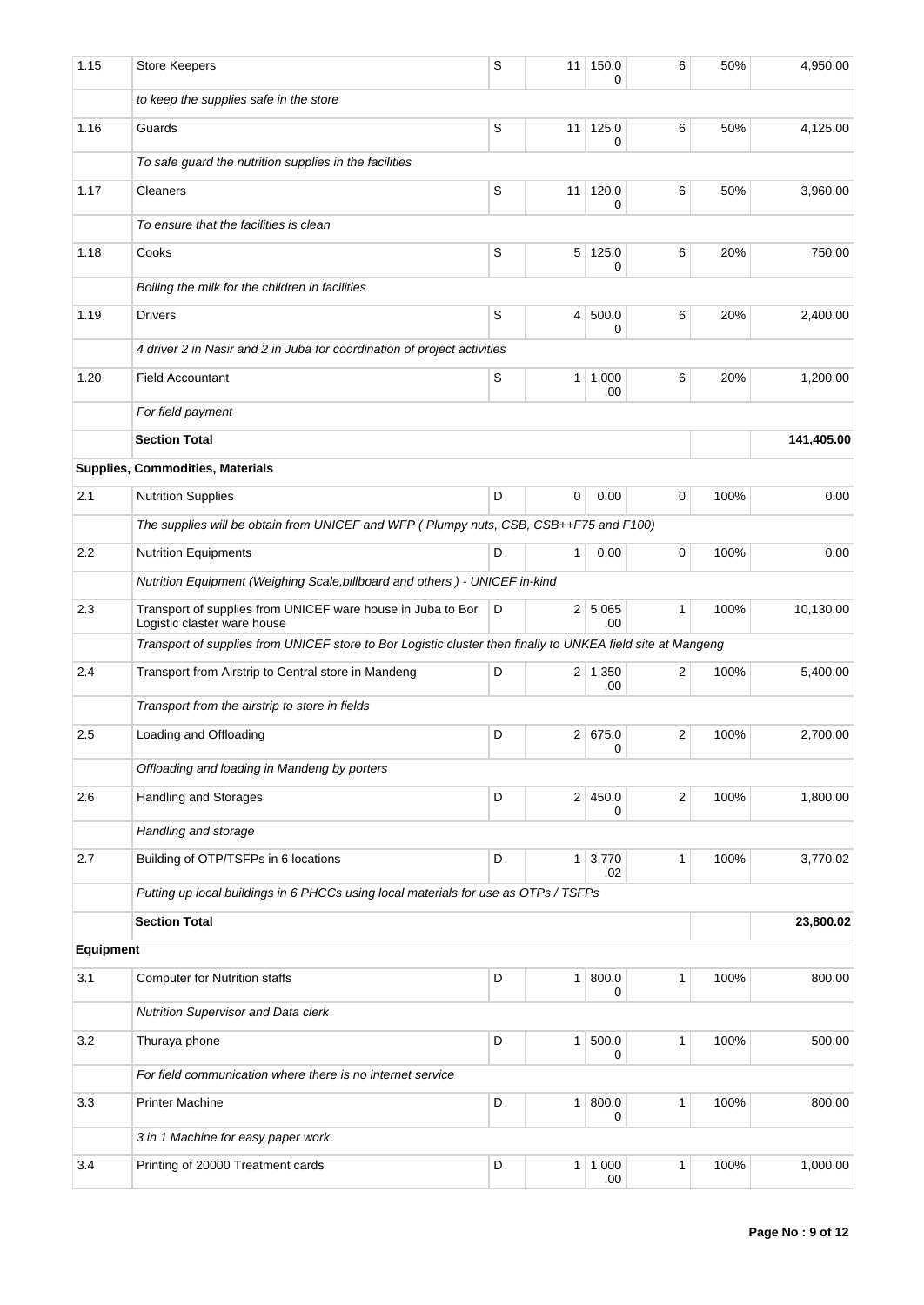|               | Printing of Nutrition treatments cards and registers for OTP, SC, and TSFP services |             |   |                      |              |       |           |
|---------------|-------------------------------------------------------------------------------------|-------------|---|----------------------|--------------|-------|-----------|
|               | <b>Section Total</b>                                                                |             |   | 3,100.00             |              |       |           |
|               | <b>Contractual Services</b>                                                         |             |   |                      |              |       |           |
| 4.1           | Pre harvest SMART Survey                                                            | D           |   | 1   16, 16<br>7.54   | $\mathbf{1}$ | 100%  | 16,167.54 |
|               | The SMART survey will cover Nasir County to collect the Nutrition data              |             |   |                      |              |       |           |
| 4.2           |                                                                                     | D           | 0 | 0.00                 | 0            | 100%  | 0.00      |
|               |                                                                                     |             |   |                      |              |       |           |
| 4.3           |                                                                                     | D           | 0 | 0.00                 | 0            | 100%  | 0.00      |
|               |                                                                                     | D           |   |                      |              |       |           |
| 4.4           |                                                                                     |             | 0 | 0.00                 | 0            | $0\%$ | 0.00      |
| 4.5           |                                                                                     |             | 0 | 0.00                 | 0            | $0\%$ | 0.00      |
|               |                                                                                     |             |   |                      |              |       |           |
|               | <b>Section Total</b>                                                                |             |   |                      |              |       | 16,167.54 |
| <b>Travel</b> |                                                                                     |             |   |                      |              |       |           |
| 5.1           | Air travel for Nutrition manager                                                    | D           | 1 | 200.0<br>0           | $\mathbf{1}$ | 100%  | 200.00    |
|               | This for project supervision and monitoring                                         |             |   |                      |              |       |           |
| 5.2           | M & E travel                                                                        | $\mathsf S$ | 1 | 200.0<br>0           | $\mathbf{1}$ | 50%   | 100.00    |
|               | Monitoring and Evaluation of the activities                                         |             |   |                      |              |       |           |
| 5.3           | <b>Executive Director</b>                                                           | $\mathsf S$ | 1 | 200.0<br>0           | $\mathbf{1}$ | 50%   | 100.00    |
|               | Overal supervisions                                                                 |             |   |                      |              |       |           |
| 5.4           | Finance Manager travel                                                              | $\mathsf S$ | 1 | 200.0<br>0           | $\mathbf{1}$ | 50%   | 100.00    |
|               | For payment of staff salary                                                         |             |   |                      |              |       |           |
| 5.5           | Advisor travel to field                                                             | D           |   | 1 200.0<br>$\pmb{0}$ | $\mathbf{1}$ | 50%   | 100.00    |
|               | For activities supervisions                                                         |             |   |                      |              |       |           |
|               | <b>Section Total</b>                                                                |             |   |                      |              |       | 600.00    |
|               | <b>Transfers and Grants to Counterparts</b>                                         |             |   |                      |              |       |           |
| 6.1           | <b>Bank Charges</b>                                                                 | D           |   | 2 200.0<br>0         | $\mathbf{1}$ | 100%  | 400.00    |
|               | This is for the fund transfer commission from the donor account to UNKEA account    |             |   |                      |              |       |           |
| 6.2           |                                                                                     | $\mathsf S$ | 0 | 0.00                 | 0            | 0%    | 0.00      |
|               |                                                                                     |             |   |                      |              |       |           |
| 6.3           |                                                                                     | $\mathsf S$ | 0 | 0.00                 | 0            | $0\%$ | 0.00      |
|               |                                                                                     | D           |   |                      |              | $0\%$ |           |
| 6.4           |                                                                                     |             | 0 | 0.00                 | 0            |       | 0.00      |
| 6.5           |                                                                                     | D           | 0 | 0.00                 | 0            | $0\%$ | 0.00      |
|               |                                                                                     |             |   |                      |              |       |           |
|               | <b>Section Total</b>                                                                |             |   |                      |              |       | 400.00    |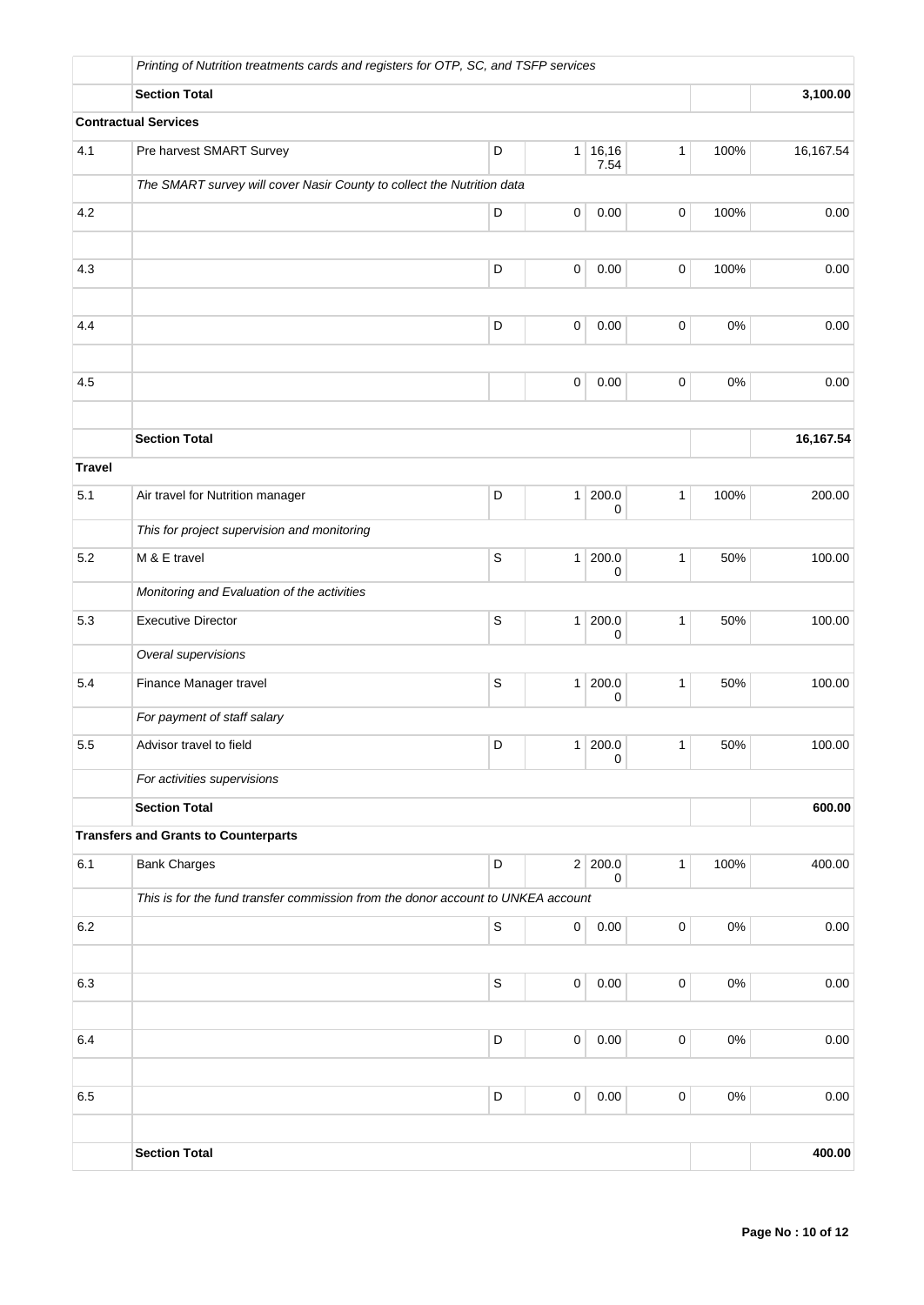|                   | <b>General Operating and Other Direct Costs</b>                                  |             |                |                   |              |     |            |  |  |  |
|-------------------|----------------------------------------------------------------------------------|-------------|----------------|-------------------|--------------|-----|------------|--|--|--|
| 7.1               | Vehicle fuel                                                                     | S           | 1              | 100.0<br>0        | 6            | 15% | 90.00      |  |  |  |
|                   | Coordination and it is calculated basing on the current market rate              |             |                |                   |              |     |            |  |  |  |
| 7.2               | Maintanance of Vehicles; Oils and                                                | S           | 1 <sup>1</sup> | 100.0<br>$\Omega$ | 6            | 13% | 78.00      |  |  |  |
|                   | Keep the vehicle in good condition, calculated basing on the current market rate |             |                |                   |              |     |            |  |  |  |
| 7.3               | Compound generator fuel                                                          | $\mathsf S$ | 1              | 300.0<br>0        | 6            | 25% | 450.00     |  |  |  |
|                   | Generator running cost calculated basing on the current market rate              |             |                |                   |              |     |            |  |  |  |
| 7.4               | Telephone bill                                                                   | S           | 1 <sup>1</sup> | 200.0<br>$\Omega$ | 6            | 15% | 180.00     |  |  |  |
|                   | Communication                                                                    |             |                |                   |              |     |            |  |  |  |
| 7.5               | Office stationaries                                                              | $\mathsf S$ | 1 <sup>1</sup> | 600.0<br>0        | 6            | 15% | 540.00     |  |  |  |
|                   | Day to day office use and documentation                                          |             |                |                   |              |     |            |  |  |  |
| 7.6               | Internet                                                                         | $\mathsf S$ | 1 <sup>1</sup> | 800.0<br>0        | 6            | 15% | 720.00     |  |  |  |
|                   | Communication                                                                    |             |                |                   |              |     |            |  |  |  |
| 7.7               | Office rent                                                                      | S           |                | 1   1,000<br>.00  | 6            | 15% | 900.00     |  |  |  |
|                   | in Juba and Field                                                                |             |                |                   |              |     |            |  |  |  |
| 7.8               | Staff compound maintain                                                          | D           |                | 2 300.0<br>0      | $\mathbf{1}$ | 15% | 90.00      |  |  |  |
|                   | for the comfort of staff                                                         |             |                |                   |              |     |            |  |  |  |
|                   | <b>Section Total</b>                                                             |             |                |                   |              |     | 3,048.00   |  |  |  |
| <b>SubTotal</b>   |                                                                                  |             | 123.00         |                   |              |     | 188,520.56 |  |  |  |
| Direct            |                                                                                  | 154,557.56  |                |                   |              |     |            |  |  |  |
| Support           |                                                                                  | 33,963.00   |                |                   |              |     |            |  |  |  |
| <b>PSC Cost</b>   |                                                                                  |             |                |                   |              |     |            |  |  |  |
|                   | <b>PSC Cost Percent</b>                                                          |             |                |                   |              |     | 7%         |  |  |  |
| <b>PSC Amount</b> |                                                                                  |             |                |                   |              |     | 13,196.44  |  |  |  |
| <b>Total Cost</b> |                                                                                  |             |                |                   |              |     | 201,717.00 |  |  |  |
|                   |                                                                                  |             |                |                   |              |     |            |  |  |  |
|                   | <b>Grand Total CHF Cost</b>                                                      |             |                |                   |              |     | 201,717.00 |  |  |  |